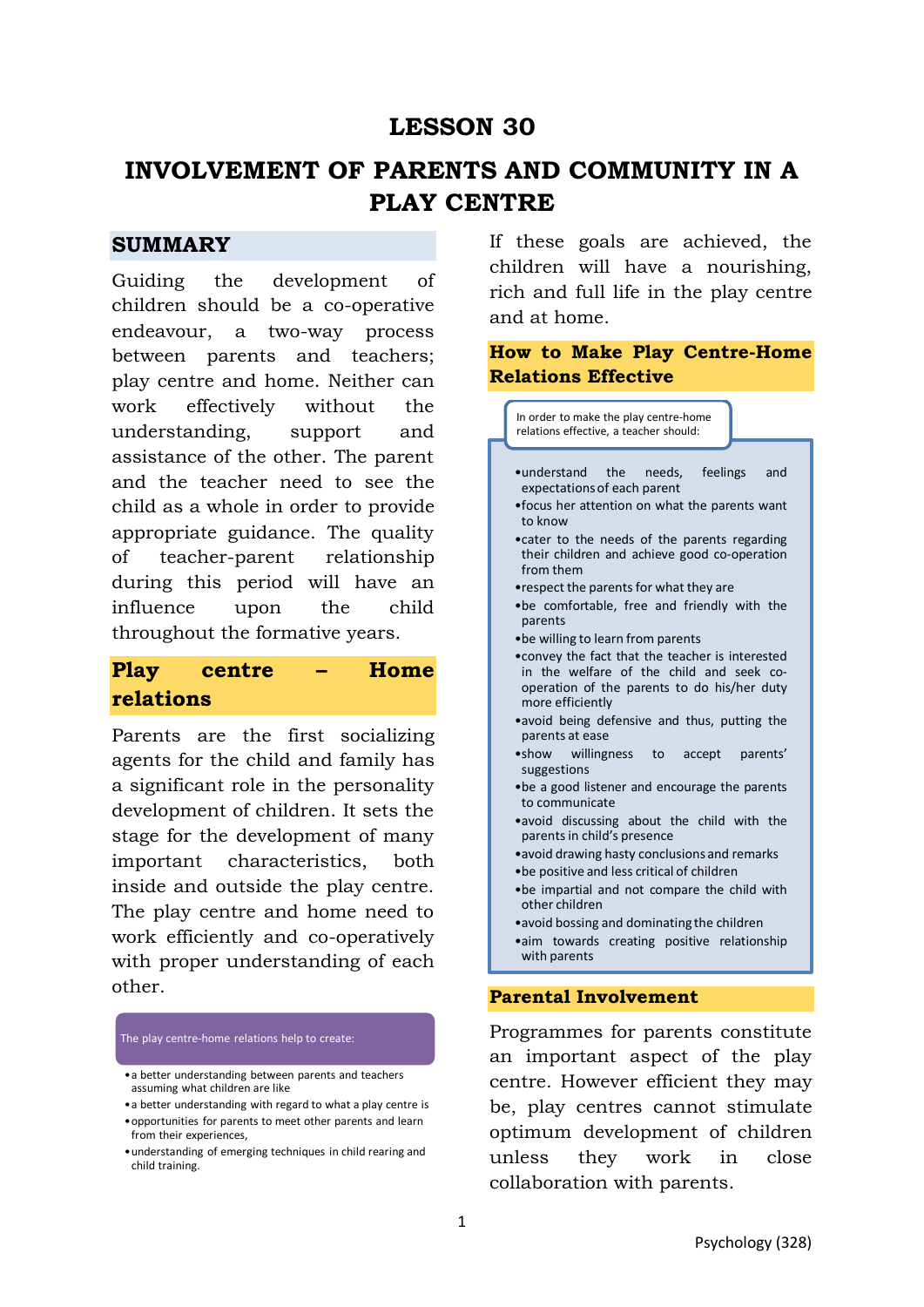Parental involvement is a process of actualising the participation of parents, of helping parents discover their strengths. potentialities and talents and of using them beneficially.

#### *Parental involvement enables:*

- reduction of financial burden on play centre budgets by supplementing paid personnel
- teachers to conduct more meaningful and individualized play activities through parental help
- parents to learn and become better equipped to accomplish their role effectively

#### Methods of Parental Involvement

- •**Informal talk** The teacher meets the parents when they come to leave the children in play centre or fetch them back. Through informal talks with parents, mutual relationship is established.
- •**Parents' meeting** Regular parents' meetings become a means of learning for parents both informally and formally to know the play centres' goals, activities and evaluation.
- •**Social functions** Accompanying for picnic or field trip with the children provides an opportunity for parents to get to know teachers and perhaps form friendship, network and support.
- •**Home visits** The teacher makes an appointment with the parents and informs them that she would visit them at home. The teacher observes the home set up and tries to help the child suitably.
- •**Parent education** Parents may meet together and gain knowledge and skills through educational classes conducted once a month or once in two months at the play centre.
- •**Individual discussion** Some parents may not like to talk about the problems of their children in a meeting, but may freely express their difficulties individually to the teacher alone.

Sensitivity to the uniqueness of individual parents and their needs are essential to promote parental contributions. When parents are involved in making decisions, they feel responsible and will have greater commitment to the play centre.

#### **Community Involvement**

The community includes all the members in the families in the immediate neighbourhood, community workers and personnel working in various institutions. The caregiver should ask herself a few questions and discuss them with the families in the community.

Are the children in the community healthy and wellnourished? What are the problems faced by them?

What are the food habits of the families?

What are their preferences? Do the mothers breast-feed their children? Do they discard the colostrum? When do they introduce semi-solid foods to the child? Do they eat green leafy vegetables and yellow fruits and give these to their children?

Do the parents permit them to play?

What kind of play facilities do the children have?

Do they get their children immunized? If not, why?

How do the families use preschool facilities?

Is there a primary school in the community?

How about the environmental sanitation in the community?

What is the source of drinking water in the community? Is it safe? Does it lead to diarrhoea and other diseases?